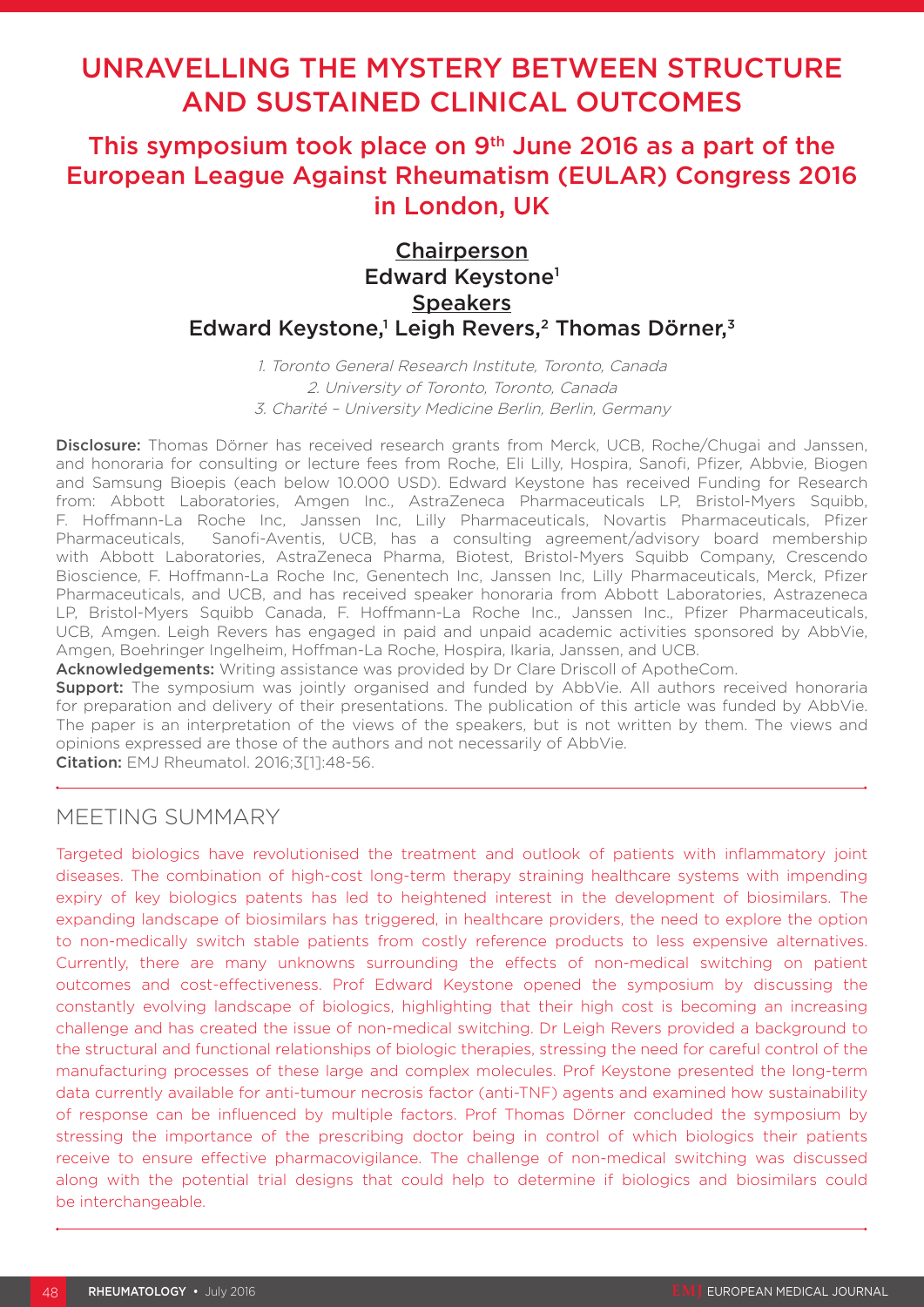### How Biologics Work: What We Know and What We Do Not Know

### Professor Edward Keystone

Biologics have changed the landscape of modern therapy for inflammatory diseases. For patients that fail conventional disease-modifying antirheumatic drugs, biologics can provide a substantial reduction of disease signs and symptoms, a significant inhibition of radiographic progression and joint damage, and improvements in quality of life.

There are currently three classes of TNF inhibitors: recombinant receptor/Fc fusion proteins (etanercept), monoclonal antibodies (infliximab, adalimumab, golimumab), and PEGylated Fab' fragment (certolizumab pegol).<sup>1</sup> Some of the newer biologics include: rituximab, an anti-B cell chimeric monoclonal antibody; abatacept, a co-stimulation blocker recombinant fusion protein; and tocilizumab, an anti-interleukin-6 recombinant humanised monoclonal antibody.2

Despite biologics being available to treat rheumatic diseases for some time, there are still many unknowns. Biomarkers or reliable predictors of response are needed, as well as a sustained response leading to cure and reversal of pre-existing joint damage. A key challenge surrounding the use of biologics is payer restriction. The issue of increasing healthcare costs in the UK highlights the need for more affordable therapies. In 1997, the total healthcare expenditure was £54.9 billion, a value that has risen every year until 2013.<sup>3</sup>

The introduction of lower cost biologics has raised the issue of non-medical switching between therapies. Medically-driven switching occurs when patients have had an inadequate response or experienced an intolerable adverse event to a biologic.4,5 Non-medical switching occurs when a patient has an adequate response and has tolerated treatment well, but a desire for cost saving or patient preference drives the decision.6-8

The potential cost-saving benefits of non-medical switching have not been established. A study by Liu et al.<sup>6</sup> comparing total medical costs for patients that were maintained on treatment and those that switched from adalimumab to another injectable biologic, reported that non-medical switching increased healthcare costs.<sup>6</sup> These initial data suggest that the issues of costly biologics are not necessarily addressed with a switch to cheaper treatments. Currently there is insufficient robust evidence to provide a definitive answer regarding the effects of non-medical switching.

### Structural to Function Relationship of Monoclonal Antibody Therapies

#### Doctor Leigh Revers

A wealth of experience of using biologics to effectively treat rheumatoid arthritis (RA) patients is available:<sup>9</sup> however, with the changing treatment landscape there is a need for physicians to be better informed about the development of biologics and how they differ from the more conventional small molecule drugs that are prevalent in pharmacopoeias.

Biologics are best described as pharmaceutical ingredients derived from living organisms that cannot reasonably be synthesised by chemical means. However, the synthesis of such complex biologic molecules could one day be a reality: a study published by Wang et al.<sup>10</sup> in 2013 reported the first total chemical synthesis of erythropoietin, a less complex biologic than a monoclonal antibody.

The history of biologics began in 1921 with the discovery of insulin by Banting and Best in Toronto, Canada, which led to approval of the first biotech drug, insulin isophane, by the US Food and Drug Administration (FDA) in 1982. The first glycoprotein biologic, epoetin alfa was developed in 1989, followed by the humanised monoclonal antibody, daclizumab, from Roche in 1996, and the human monoclonal antibody, adalimumab, from AbbVie in 2002. Over the past decade, numerous more biologics have become available, creating a complex market.<sup>11</sup>

Small molecule drugs are synthetic and uniform, making them predictable and easy to characterise. Biologics however, are biosynthetic molecules that are large and heterogeneous, with a 3-dimensional structure, making them more complex, sensitive, and difficult to fully characterise. The high cost of biologics has led to the development of biosimilar molecules. A biosimilar is an approved, new version of an innovator biologic, following patent expiry that has undergone rigorous comparability tests and shows no clinical differences. The term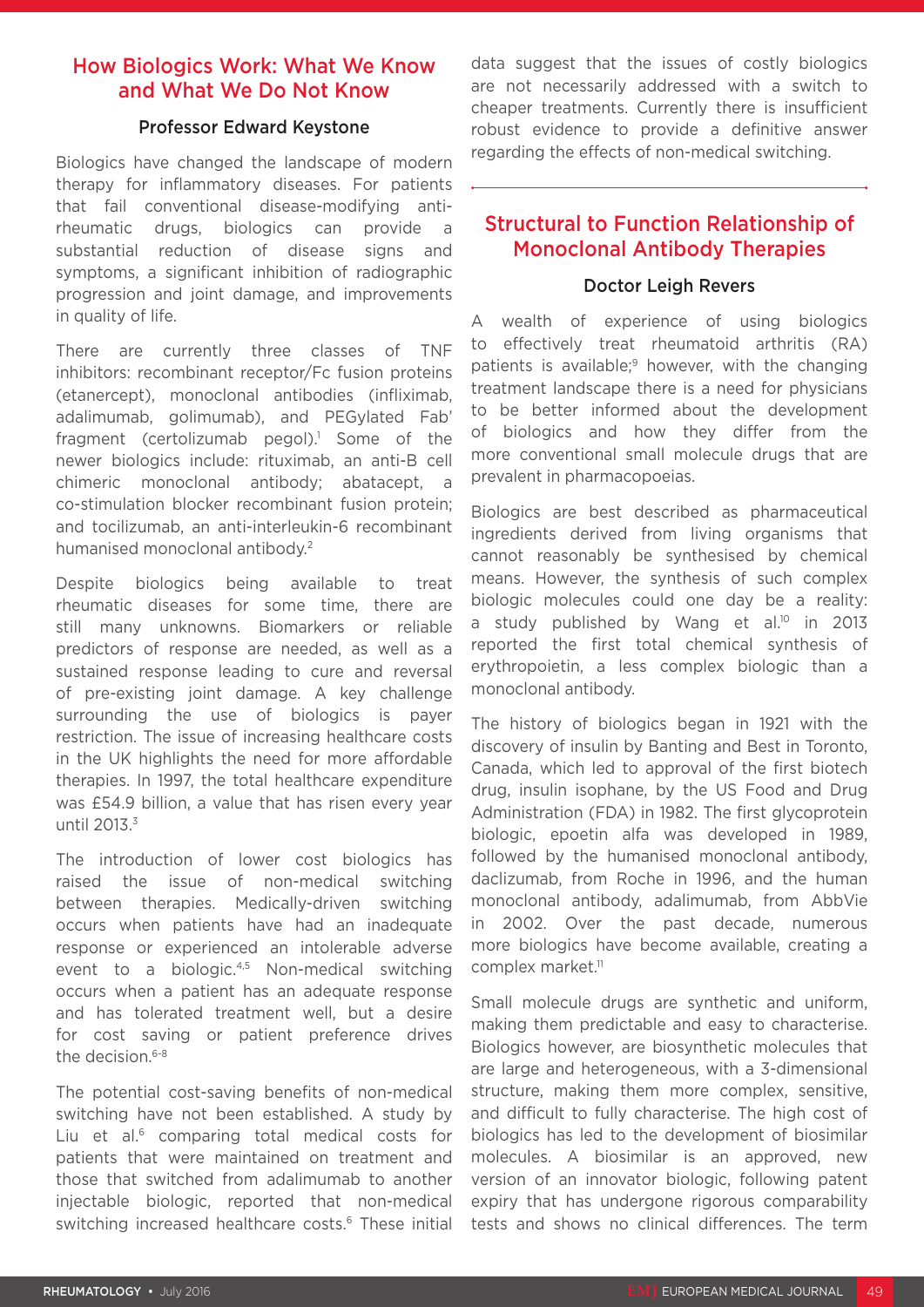'biosimilar' used by the European Medicines Agency (EMA) reflects that they recognise possible nonequivalence and structural differences between reference products and biosimilar agents.

The manufacture of biologics and biosimilars follows the same broad steps: development of a host cell, establishment of a master cell bank, production of protein, purification, analysis, and formulation prior to storage and handling.<sup>12</sup> Manufacturing of both biologics and biosimilars requires high levels of control over the organism used to prepare the molecules. The process of transcription and translation from DNA is a reliable process to create the proteins needed.



Figure 1: Inconsistencies between adalimumab and non-approved biosimilar monoclonal antibodies in the constant region-2.16

OD: optical density.



Figure 2: Comparison of drug retention rates between anti-tumour necrosis factor therapies in rheumatoid arthritis patients from the Swedish Clinical Quality Management - Rheumatoid Arthritis registry.<sup>29</sup> ADA: adalimumab; ETN: etanercept; IFX: infliximab; anti-TNF: anti-tumour necrosis factor.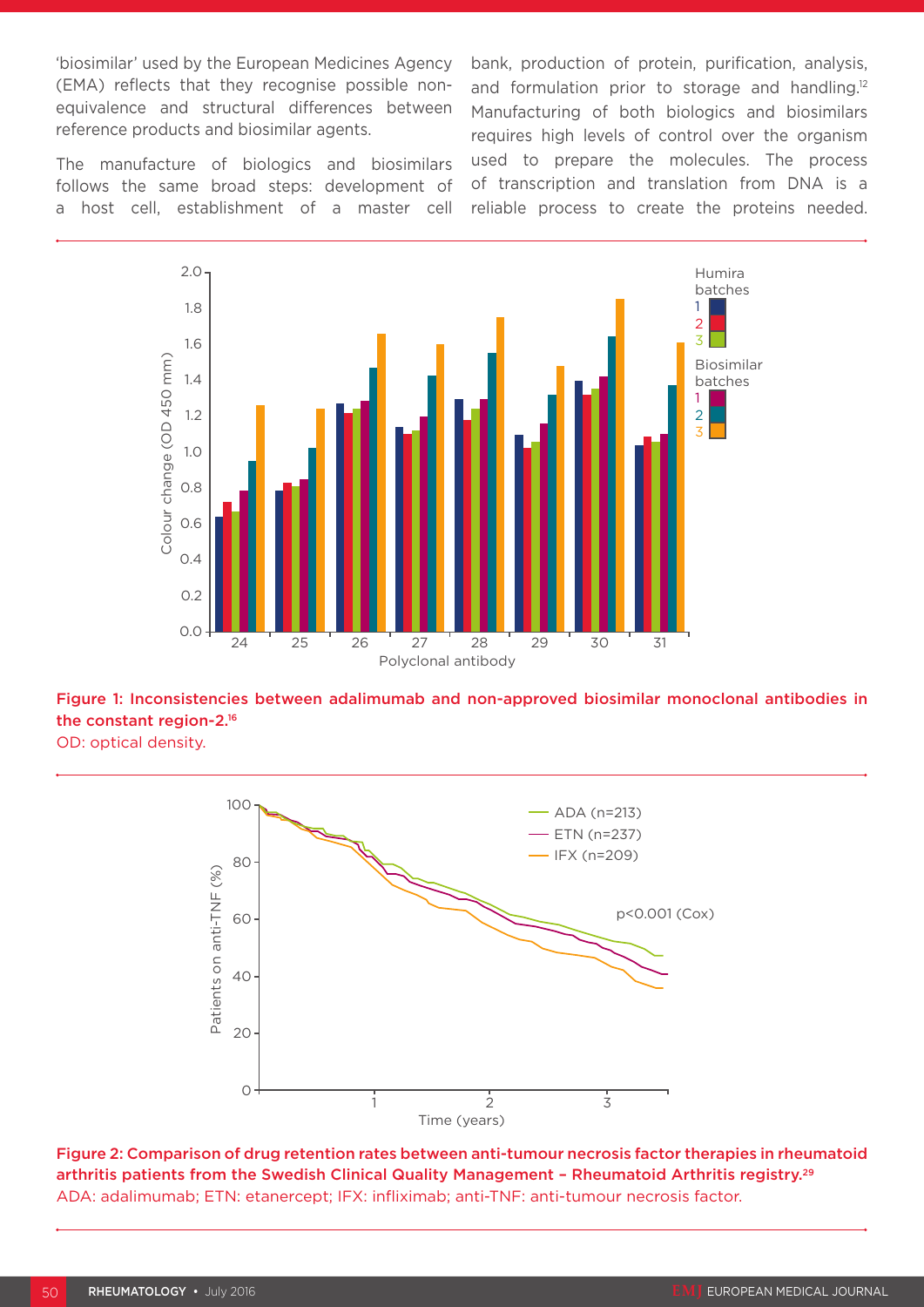Post-translational modification of proteins, however, is difficult to replicate and the sponsor of a biosimilar will never have access to the innovator's host cell. The addition of branched sugar molecules to proteins involves many different enzymes and follows no template.13 Glycoforms are glycoprotein molecules with the same protein component but different assemblies of sugar chains, hence why all antibodies produced are a complex mixture of products.14

The challenge for the manufacture of biosimilars is the lack of detailed, publicly available information regarding the manufacturing process of biologics. The synthesis of biologics often undergoes manufacturing changes over time for a variety of reasons, e.g. to upscale production; these manufacturing changes significantly differ from the biosimilarity exercise as for such small process changes, only quality and analytical studies are required to evaluate the product. The manufacture of biosimilars will have fundamental differences to biologics, such as a different cell-line and a knowledge gap in the synthesis process of the innovator. Regulators require comparative clinical studies to ensure that differences between biosimilars and the reference biologic do not translate into differences in efficacy and safety.15

The rapidly increasing numbers of manufacturers of biologics could affect product consistency. Many quality attributes are measured for biologics; an inherent drift in manufacturing is expected to either cause a divergence or convergence of these attributes. There are reports of inconsistencies between originator and non-approved versions of biosimilars in the literature. Wang et al.<sup>16</sup> found differences in higher order structure comparability of adalimumab and biosimilar monoclonal antibodies in the constant region-2 using an antibody array enzyme-linked immunosorbent assay (ELISA) (Figure 1), with similar results on trastuzumab. These results raise concerns over variability in the antigenicity and therefore the potential immunogenicity of biosimilars.16 Independent research in the USA examined glycoforms of infliximab and biosimilar CT-P13 and reported differences between the two molecules related to the addition of fucose.17

In conclusion, biologics are larger and more complex than conventional chemical drugs, and can only be synthesised organically. Biosimilars cannot be described as generics, but as substances similar in structure to originator biologics. The complex post-translational modifications of monoclonal antibody biologics create a key challenge for biosimilar manufacturers. Slight alterations in the manufacturing process can lead to clinically relevant changes, particularly related to potency. The imminent expiration of some key biologic patents is driving the increased development of less costly biosimilars. All biosimilars that come to the market, however, should be closely monitored and evaluated before and upon approval.

### What We Know: Evidence on Long-term Data and Immunogenicity

#### Professor Edward Keystone

Numerous clinical trials have documented the long-term response of patients to anti-TNFs. The sustainability of biologics can be affected by a variety of factors including: the development of drug-drug antibodies, the combination of biologics with methotrexate, the number of biologics a patient has been treated with previously, baseline disease activity, and the nature of biologics in TNF inadequate responders. Early use of biologics can also have an impact on sustainability of response, with patients treated early tending to do better than those in whom treatment was delayed.18-24

Vincent et al.25 performed a systematic analysis of studies measuring the development of antidrug antibodies to a range of anti-TNF biologics. For infliximab, the 26 studies analysed covered a range of rheumatic diseases and had a large variation in duration, ranging from 2 to >360 weeks. Anti-infliximab antibodies developed in 6–61% of all patients, and in 10–50% of RA patients, specifically. These numbers reflect those seen in the clinic with infliximab monotherapy. The other biologics analysed in the study, adalimumab, etanercept, certolizumab, and golimumab, also demonstrated a wide range in the rate of anti-drug antibodies developed.25

Collectively, the data regarding anti-drug antibodies shows that all anti-TNF therapies may be associated with the appearance of such antibodies. However, the large variability in the number, design, and duration of studies assessing anti-drug antibodies, as well as the techniques used for detection, should be taken into account. Currently, there are a number of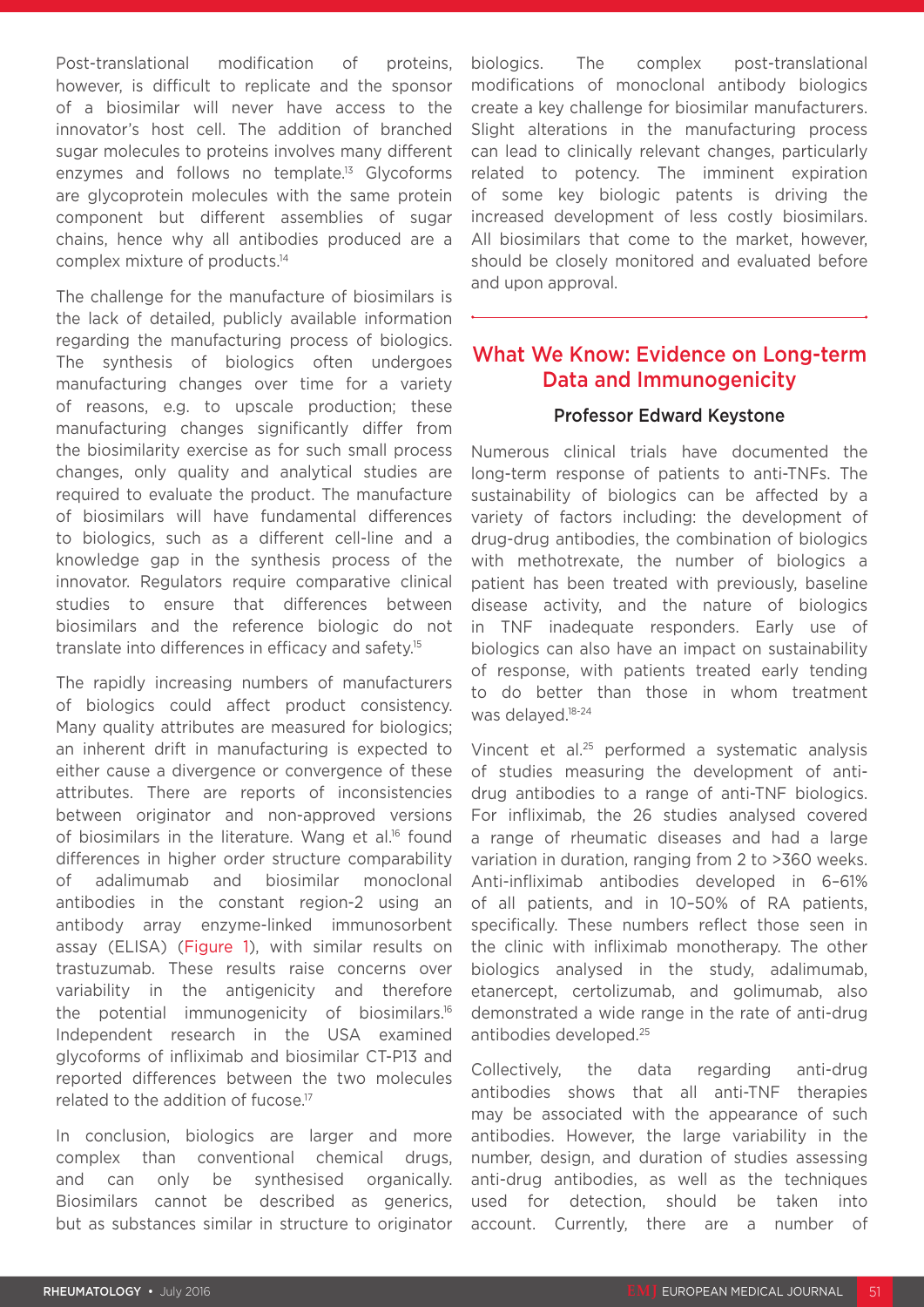methods available to detect anti-drug antibodies, ranging from standard direct/indirect enzymelinked immunosorbent assays to homogenous mobility shift.25-27 The development of more sensitive methodologies has translated into an increase in the number of anti-drug antibodies detected. The study by Bartelds et al.<sup>28</sup> in 2011 assessed the effect of anti-adalimumab antibodies on sustained disease activity and remission in 200 patients. The results showed a significant correlation between anti-drug antibodies, clinical response, and sustainability of this response.28

The durability of response to biologic treatment in rheumatologic diseases has been characterised; registration studies and surveillance databases provide ≥5 years of data\*.29-31 The ARTIS study reported higher discontinuation rates in infliximabtreated patients compared with adalimumab and etanercept. Etanercept showed the greatest sustainability with 55% of patients remaining on treatment at the end of 5 years. $31$  The DANBIO study of biologic monotherapy-treated patients also found that etanercept had the greatest adherence rate (56%) and infliximab the least (41%), at 4 years.<sup>30</sup> The Swedish Clinical Quality Management (SCQM)-RA registry reported significant differences in rates of discontinuation between anti-TNF therapies. However, in this study, adalimumab-treated patients showed the greatest attrition to therapy (Figure 2).<sup>29</sup>

Long-term treatment with the biosimilar CT-P13 (biosimilar of the infliximab reference product) has been analysed in the PLANETRA study. The study reported clinical responses and immunogenicity in comparison with infliximab. At 54 weeks, the response was similar between both therapies, while 52.3% and 49.5% of CT-P13 and infliximab-treated patients were positive for anti-drug antibodies, respectively. Interestingly, both therapies displayed an approximate 20% decrease in American College of Rheumatology (ACR) criteria for 20% improvement (ACR20) response if either positive or negative for anti-drug antibodies.<sup>32</sup> In the extension phase of the PLANETRA study, infliximab-treated patients were switched to CT-P13 for a further 48 weeks. At the end of study (102 weeks), the number of patients achieving ACR20 was similar between the CT-P13 maintenance group and the infliximab to CT-P13 switch group (71.7% and 71.8%, respectively). In the maintenance group, 40.3% of patients were positive for anti-drug antibodies, compared with 44.8% in the infliximab to CT-P13 switched group.<sup>33</sup>

In conclusion, rheumatic patients can achieve a sustained response with biologic therapies, and long-term data for anti-TNF biologics continue to emerge. The sustainability of anti-TNF biologics can be influenced by several factors, including immunogenicity. Due to the complex and evolving biologic treatment landscape, the challenge of how to clinically inform and follow up nonmedical switching between therapies needs to be addressed, and more rigorous data are needed to inform patients with sustained clinical responses about non-medical switching.

### What We Do Not Know: Data Generation Needs to Support Switching of Stable Patients

### Professor Thomas Dörner

The definitions used to describe treatment of patients with biosimilars can vary between regulatory bodies, physicians, and pharmacists. 'Interchangeability' is a status given to a product and decided by regulatory agencies. The FDA define it as "an interchangeable biologic product, in addition to meeting the biosimilarity standard, is one that is expected to produce the same clinical result as the reference product in any given patient."34 The European Commission however, explain it slightly differently as: "the medical practice of changing one medicine for another that is expected to achieve the same clinical effect in a given clinical setting and in any patient."35

'Transitioning' and 'switching' are actions performed by physicians and describe a single transition of patients from a reference product to a biosimilar. The term 'substitution' refers to an action performed by pharmacists and is very different: "dispensing one medicine for another equivalent and interchangeable medicine at the pharmacy level without consulting the prescribing physician."<sup>35</sup>

The need to medically-switch patients is common practice and has a strong evidence base.4,5,36 Non-medical switching involves changing stable patients either to different agents from the same class, or from a reference product to its biosimilar, or vice versa.<sup>6</sup> The motivation behind such switches can range from the potential for cost savings and procurement policies to patient preference.7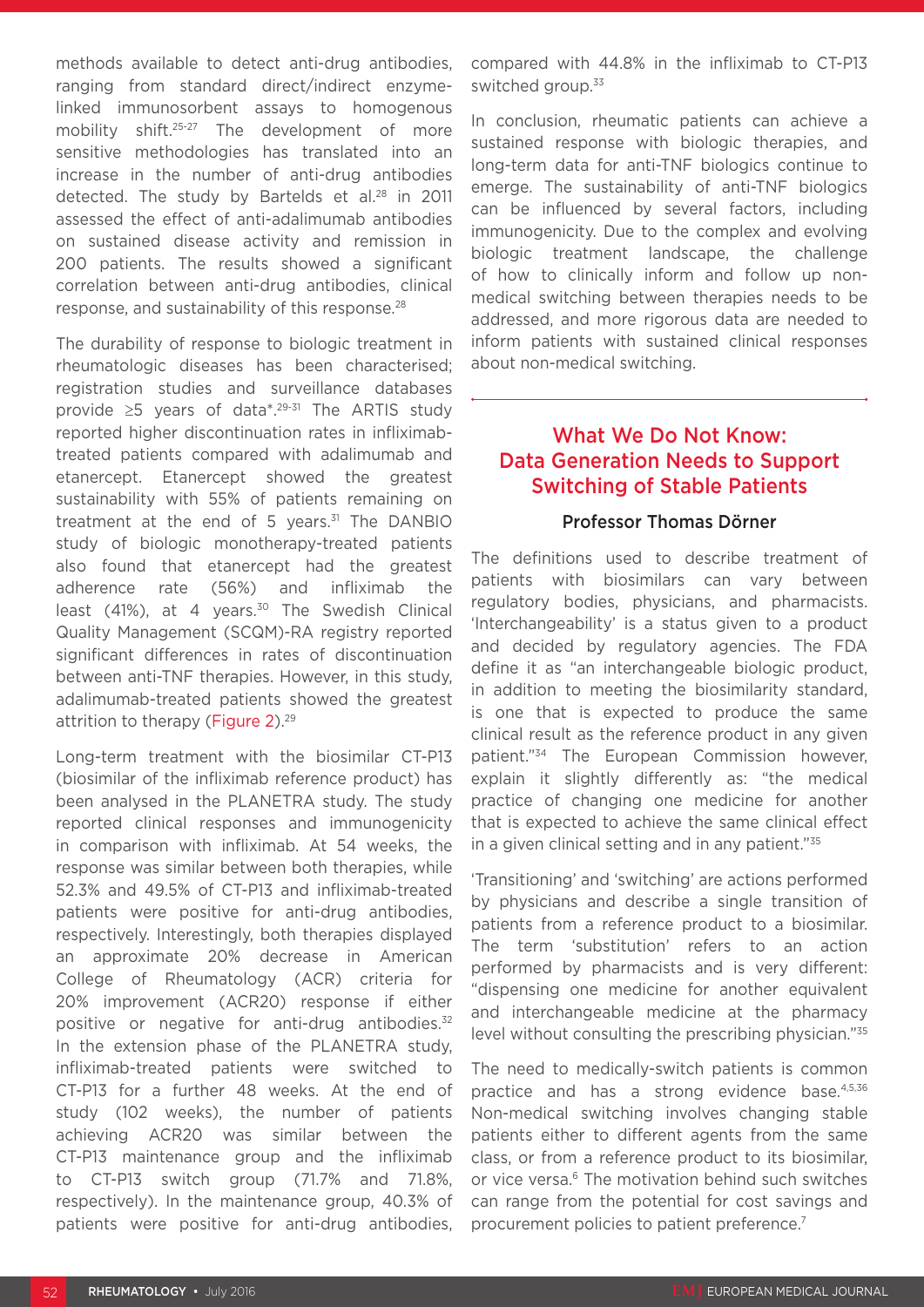

Figure 3: Study designs: transition, substitution, and interchangeability.39

Reference products currently available have been uniquely identified and differ in mechanism of action; all have undergone the same full clinical development pathways required for regulatory approval.37,38 The number of biologics for the treatment of inflammatory and rheumatic diseases is expected to increase substantially in the near future, creating the clinical challenge of identifying the right drugs for patients at each stage of treatment.39

A review by Ebbers et al.<sup>40</sup> analysed data from 12,039 patients, switched between either reference products or biosimilars of human recombinant growth hormones, erythropoietins, and granulocyte colony-stimulating agents. The study concluded that there are limited clinical data investigating the effects of switching and transitioning to biologics, and many of the identified studies were not designed to identify switching-related adverse events.40 There is a need for substantive data and adequate post-marketing surveillance regarding non-medical switching. Currently, according to these results, there is no indication that switching impacts therapy safety and efficacy.

A study of non-medical switching from infliximab to adalimumab in 36 inflammatory bowel disease patients with Crohn's disease reported that 47% of switched patients required dose optimisation and 28% required treatment interruption, compared with 16% and 2%, respectively, in the 'continue on infliximab' group. The results suggest that adherence to the first anti-TNF is recommended if patients are stable.<sup>41</sup>

The British Society for Rheumatology (BSR) advises against summarily switching all patients to biosimilars, recommending that switching should only be undertaken on a case-by-case basis until further data are available to support the

approach.42 The ACR concurs, believing that there are too many unknowns about biosimilars to ensure that switching will be a safe practice.<sup>43</sup> However, guidance from the British Society of Gastroenterology (BSG) states that there is sufficient evidence to recommend switching for stable patients or those in remission on Remicade® therapy to Remsira® or Inflectra® at the same dose and dose interval.44

There is increasing evidence regarding switching among reference products and biosimilars for several indications, including rheumatic diseases. However, the study designs between trials can vary widely, creating the need for robust data regarding switches and interchangeability to be generated.<sup>45,46</sup>

Repeated switching between biosimilar and reference product may increase immunogenicity.<sup>47</sup> The interchangeability of reference products and biosimilars needs to be demonstrated by repeated switches between the two. This would require randomised controlled trials that include at least two switches and appropriate control groups (Figure 3).39 However, such scenarios do not reflect common practice, and rigorous clinical studies to address aspects of non-medical switching cannot be expected.<sup>48</sup>

Global post-marketing surveillance is needed to gain a better understanding of long-term efficacy and safety, as there could be limitations in preapproval studies. Sufficient pharmacovigilance is needed to continually assess the risk-benefit profile of every drug and minimise the risks associated with their use.<sup>49</sup> Effective pharmacovigilance requires tracking, tracing, and analysis of specific products. However, the traceability of biologics and biosimilars poses novel challenges in pharmacovigilance. A clear naming system is needed, as well as robust systems to ensure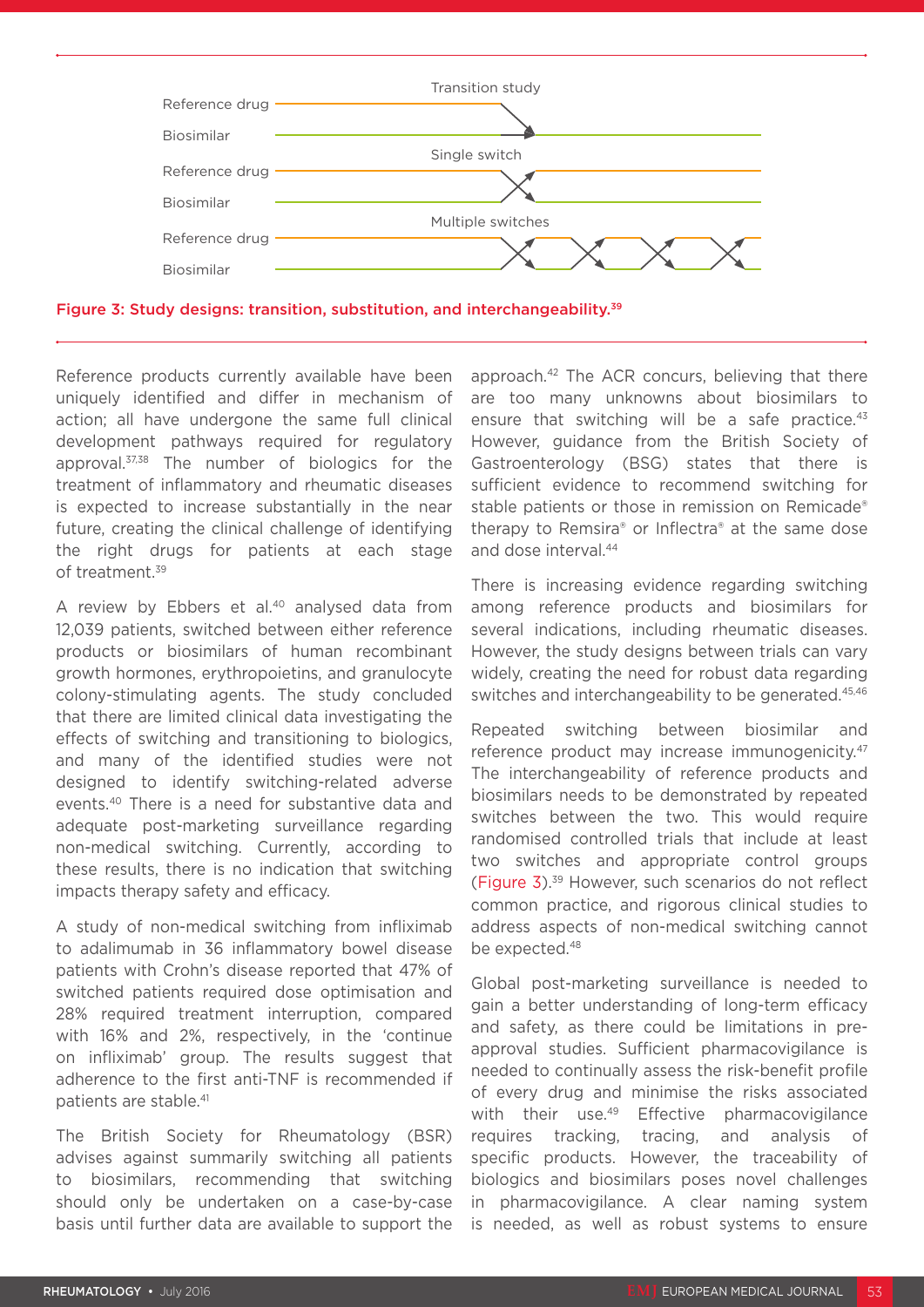traceability through the pharmaceutical supply chain and efficient transfer of exposure information to pharmacovigilance data sources.<sup>50,51</sup>

In conclusion, both reference products and their biosimilars are important expansions of treatment options for rheumatic diseases. Switching between different biologics, and even between versions thereof, is an emerging field, which may impact on pharmacovigilance requirements, and highlights the need for further study and awareness. Pharmacovigilance overall is critical, and requires exact identifiers; it may enable adverse effects or any other possible drug-related problems in clinical practice to be detected, assessed, understood, and prevented.

### Question and Answer Session

#### If biologics are a mixture, why is there a fear of biosimilars working differently?

Dr Revers responded that contamination can be removed from biologic molecules, while it is a case of maintaining consistency in a product. He stated that the issue largely resides with the fact that comparisons were initially made between biosimilars and biologics, and the consistency needs to be maintained between them. This is particularly difficult for manufacturers when there are more than 30 entrants to the market. Dr Revers added that he is very open to biosimilars if they are tracked appropriately.

#### What is the difference between non-medical switching and interchangeability?

Prof Keystone clarified that the FDA definition of 'interchangeability' means patients can be switched from a reference product to a biosimilar and then switched again, back to the reference product, and it is the pharmacist that makes the decision. Prof Keystone noted that it is a very difficult definition to achieve, and studies of switching both ways are needed, adding that currently the FDA has not given any of the products interchangeability status.

How do you explain the difference in terms of anti-drug antibodies? There were definitely more anti-drug antibodies with etanercept, 13% versus the biosimilar.

Prof Keystone felt that this is not currently clear. He stated that there are a lot of suggestions that maybe it is bad to switch etanercept due to anti-drug antibodies and that others say it is a detectability issue. He concluded that the answer is not known.

### Are the data presented on availability of Humira and its biosimilar from products approved in the European Union, USA, or other countries?

Dr Revers stated that he was not sure how to answer. One of the interesting stories about biosimilars that emerged in the symposium is that manufactures of originators are asked: 'How consistent are your products?', because if there are new companies making biosimilars, surely the manufacturers of the originators have been making changes to their product and therefore the product today is not the same as when it first launched. Examples have been seen that demonstrate the variability in products. Differences in etanercept have been noted between the USA and European Union, indicating changes from the originator product. Dr Revers commented on the imminent entrance of many biologics, and the need for each to be sufficiently tracked.

#### Footnotes

 $(*)$  10-year data has also been published.<sup>22</sup>

#### REFERENCES

1. Weir N et al. A new generation of high-affinity humanized PEGylated Fab´ fragment anti-tumor necrosis factor-α monoclonal antibodies. Fut Med. 2006; 3(4):353-545.

2. Rosman Z et al. Biologic therapy for autoimmune diseases: an update. BMC Med. 2013;11:88.

3. Office of National Statistics. Expenditure on Healthcare in the UK: 2013. 2015. Available at: http://www.ons. gov.uk/peoplepopulationandcommunity/ healthandsocialcare/healthcaresystem/ articles/expenditureonhealthcareint heuk/2015-03-26#total-healthcareexpenditure-in-the-uk. Last accessed: 13 July 2016.

4. Singh JA et al. 2015 American College of Rheumatology Guideline for the Treatment of Rheumatoid Arthritis. Arthritis Rheumatol. 2016;68(1):1-26.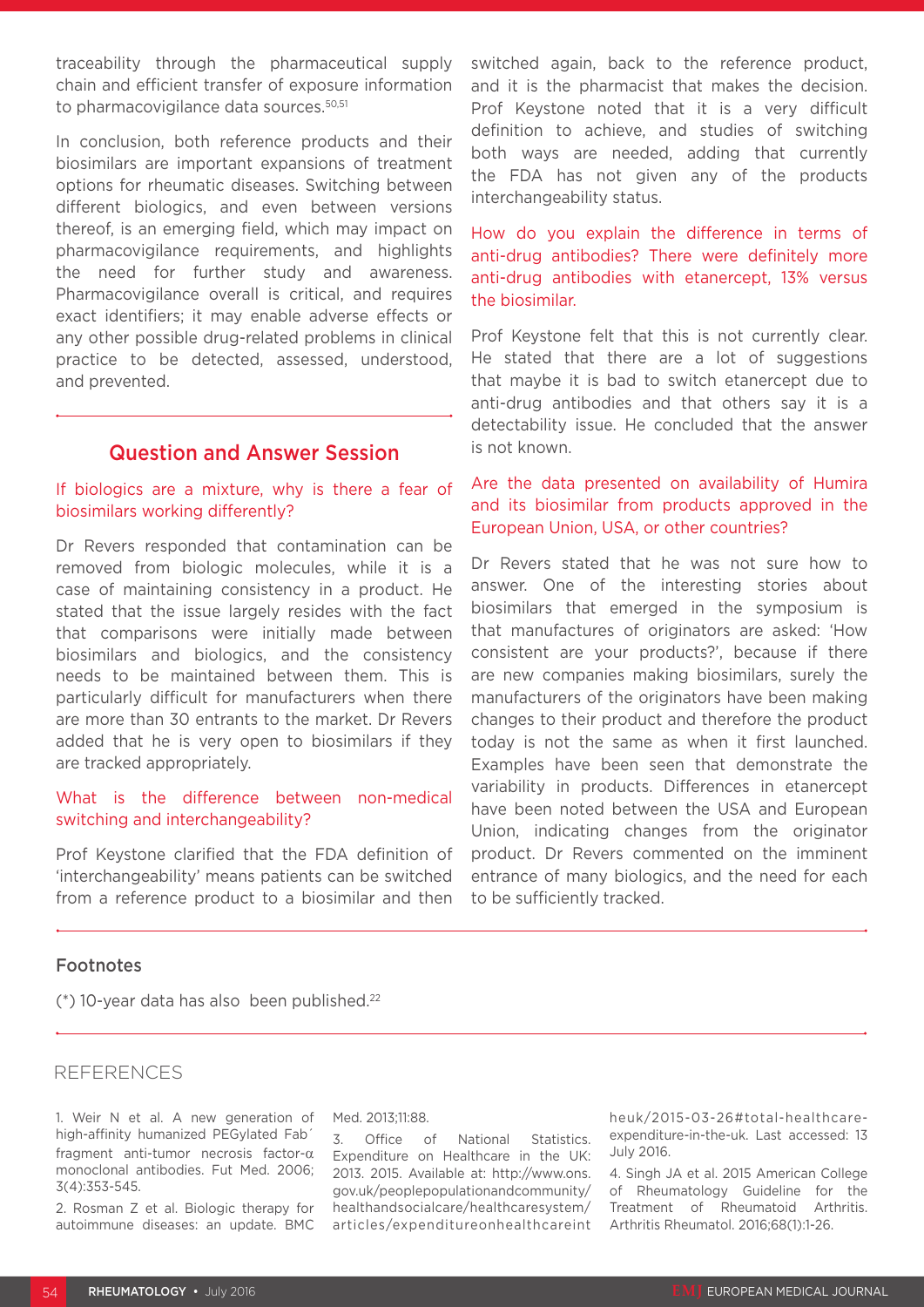5. Smolen JS et al. EULAR recommendations for the management of rheumatoid arthritis with synthetic and biological disease-modifying antirheumatic drugs: 2013 update. Ann Rheum Dis. 2014;73(3):492-509.

6. Liu Y et al. Impact of non-medical switching on healthcare costs: A claims database analysis. Poster Presentation PHS26. ISPOR Anuual Meeting, Philadelphia, PA, USA. May 2015.

7. Morgan S et al. Comparison of tiered formularies and reference pricing policies: A systematic review. Open Med. 2009; 3(3):e131-9.

8. Rubin D SM et al. Analysis of outcomes after non-medical switching of antitumor necrosis factor agents. Poster Presentation P354. ECCO Annual Meeting, Vienna, Austria. September 2015.

9. Takeuchi T, Kameda H. The Japanese experience with biologic therapies for rheumatoid arthritis. Nat Rev Rheumatol. 2010;6(11):644-52.

10. Wang P et al. Erythropoietin derived by chemical synthesis. Science. 2013;342(6164):1357-60.

11. Revers L, Furczon E. An introduction to biologics and biosimilars. Part I: bioglogics: what are they are where do they come from? Can Pham J. 2010; 143(3):134-9.

12. Revers L Furczon E. An introduction to biologics and biosimilars. Part II: Subsequent entry biologics: Biosame or biodifferent? Can Pham J. 2010;143(4): 184-91.

13. Schachter H. Complex N-glycans: the story of the "yellow brick road". Glycoconj J. 2014;31(1):1-5.

14. Rudd PM et al. The glycosylation of the complement regulatory protein, human erythrocyte CD59. J Biol Chem. 1997;272(11):7229-44.

15. Declerck P et al. Biosimilarity Versus Manufacturing Change: Two Distinct Concepts. Pharm Res. 2016;33(2):261-8.

16. Wang X et al. Higher-order structure comparability: Case studies of biosimilar monoclonal antibodies. BioProcess International. 2014;16(6):32-7.

17. Schwendeman A. Physicochemical Characterization of Remicade® and its Biosimilar Remsima™. NIPTE Conference, Rockville, MD 2015.

18. Elalouf O, Elkayam O. Long-term safety and efficacy of infliximab for the treatment of ankylosing spondylitis. Ther Clin Risk Manag. 2015;11:1719-26.

19. Keystone E et al. Long-term safety and efficacy of certolizumab pegol in combination with methotrexate in the treatment of rheumatoid arthritis: 5-year results from the RAPID 1 trial and open-label extension. Ann Rheum Dis. 2014;73(12):2094-100.

20. Keystone EC et al. Longterm effect of delaying combination therapy with tumor necrosis factor inhibitor in patients with aggressive early rheumatoid arthritis: 10 year efficacy and safety of adalimumab from the randomized controlled PREMIER trial with open-label extension. J Rheumatol. 2014;41(1):5-14.

21. Keystone EC et al. Clinical, functional, and radiographic implications of time to treatment response in patients with early rheumatoid arthritis: A posthoc analysis of the PREMIER study. J Rheumatol. 2014;41(2):235-43.

22. Keystone EC et al. Clinical, functional, and radiographic benefits of longterm adalimumab plus methotrexate: Final 10 year data in longstanding rheumatoid arthritis. J Rheumatol. 2013;40(9): 1487-97.

23. Vander Cruyssen B et al. Fouryear follow-up of infliximab therapy in rheumatoid arthritis patients with longstanding refractory disease: Attrition and long-term evolution of disease activity. Arthritis Res Ther. 2006;8(4):R112.

24. Weinblatt ME et al. Safety and efficacy of etanercept beyond 10 years of therapy in North American patients with early and longstanding rheumatoid arthritis. Arthritis Care Res (Hoboken). 2011;63(3):373-82.

25. Vincent FB et al. Antidrug antibodies (ADAb) to tumour necrosis factor (TNF) specific neutralising agents in chronic inflammatory diseases: A real issue, a clinical perspective. Ann Rheum Dis. 2013; 72(2):165-78.

26. Bendtzen K. Immunogenicity of Anti-TNF-α Biotherapies: II. Clinical Relevance of Methods Used for Anti-Drug Antibody Detection. Front Immunol. 2015;6:109.

27. Wang SL et al. Development and validation of a homogeneous mobility shift assay for the measurement of infliximab and antibodies-to-infliximab levels in patient serum. J Immunol Methods. 2012;382(1-2):177-88.

28. Bartelds GM et al. Development of antidrug antibodies against adalimumab and association with disease activity and treatment failure during long-term followup. JAMA. 2011;305(14):1460-8.

29. Du Pan SM et al. Comparison of drug retention rates and causes of drug discontinuation between anti-tumor necrosis factor agents in rheumatoid arthritis. Arthritis Rheum. 2009;61(5): 560-8.

30. Hetland ML et al. Direct comparison of treatment responses, remission rates, and drug adherence in patients with rheumatoid arthritis treated with adalimumab, etanercept, or infliximab: Results from eight years of surveillance of clinical practice in the nationwide Danish DANBIO registry. Arthritis Rheum.

#### 2010;62(1):22-32.

31. Neovius M et al. Drug survival on TNF inhibitors in patients with rheumatoid arthritis comparison of adalimumab, etanercept and infliximab. Ann Rheum Dis. 2015;74(2):354-60.

32. Yoo DH et al. A Phase 3 Randomised Controlled Trial to Compare CT-P13 with Infliximab in Patients with Active Rheumatoid Arthritis: 54 Week Results from the Planetra Study. Ann Rheum Dis. 2013;72:A73.

33. Yoo DH et al. Efficacy and safety of CT-P13 (biosimilar infliximab) in patients with rheumatoid arthritis: comparison between switching from reference infliximab to CT-P13 and continuing CT-P13 in the PLANETRA extension study. Ann Rheum Dis. 2016;pii: annrheumdis-2015-208786. [Epub ahead of print].

34. US Food and Drug Adminstration. Information for consumers (Biosimilars). 2015. Available at: http://www.fda.gov/ Drugs/DevelopmentApprovalProcess/ HowDrugsareDevelopedandApproved/ ApprovalApplications/TherapeuticBiologicApplications/Biosimilars/ucm241718. htm. Last accessed: 13 July 2016.

35. European Commission. What you Need to Know about Biosimilar Medicinal Products. 2013. Available at: http://www. medicinesforeurope.com/wp-content/ uploads/2016/03/biosimilars\_report\_ en.pdf . Last accessed: 13 July 2016.

36. Dignass A et al. The second European evidence-based Consensus on the diagnosis and management of Crohn's disease: Current management. J Crohns Colitis. 2010;4(1):28-62.

37. Timlin H, Bingham CO. Efficacy and safety implications of molecular constructs of biological agents for rheumatoid arthritis. Expert Opin Biol Ther. 2014;14(7):893-904.

38. European Medicines Agency. Clinical trials in human medicine. 2014. Available at: http://www.ema.europa.eu/ema/ index.jsp?curl=pages/special\_topics/ general/general\_content\_000489. jsp&mid=WC0b01ac058060676f. Last accessed: 13 July 2016.

39. Dörner T, Kay J. Biosimilars in rheumatology: Current perspectives and lessons learnt. Nat Rev Rheumatol. 2015;11(12):713-24.

40. Ebbers HC et al. The safety of switching between therapeutic proteins. Expert Opin Biol Ther. 2012;12(11):1473-85.

41. Van Assche G et al. Switch to adalimumab in patients with Crohn's disease controlled by maintenance infliximab: Prospective randomised SWITCH trial. Gut. 2012;61(2):229-34.

42. The British Society for Rheumatology. British Society for Rheumatology Position statement on biosimilar medicines. 2015. Avaliable at: http://www.rheumatology.